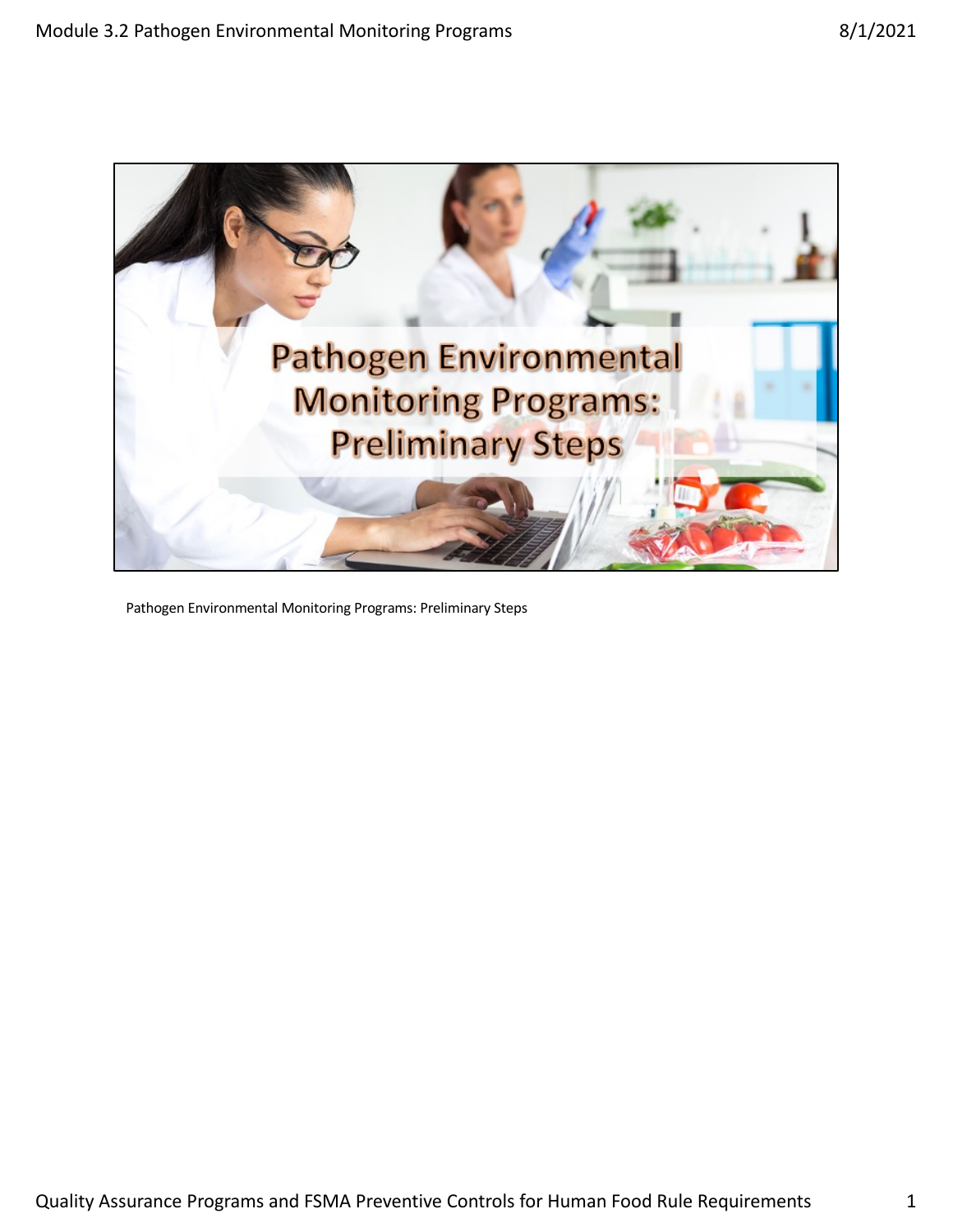

There are several preliminary steps you should review when establishing a Pathogen EMP.

The first is to gather a team that has the PEMP as a goal. In the preliminary phases this group will map the facility, observe traffic and product flows, establish hygiene areas, review cleaning and sanitation programs and provide recommendations for adjustments as appropriate or necessary.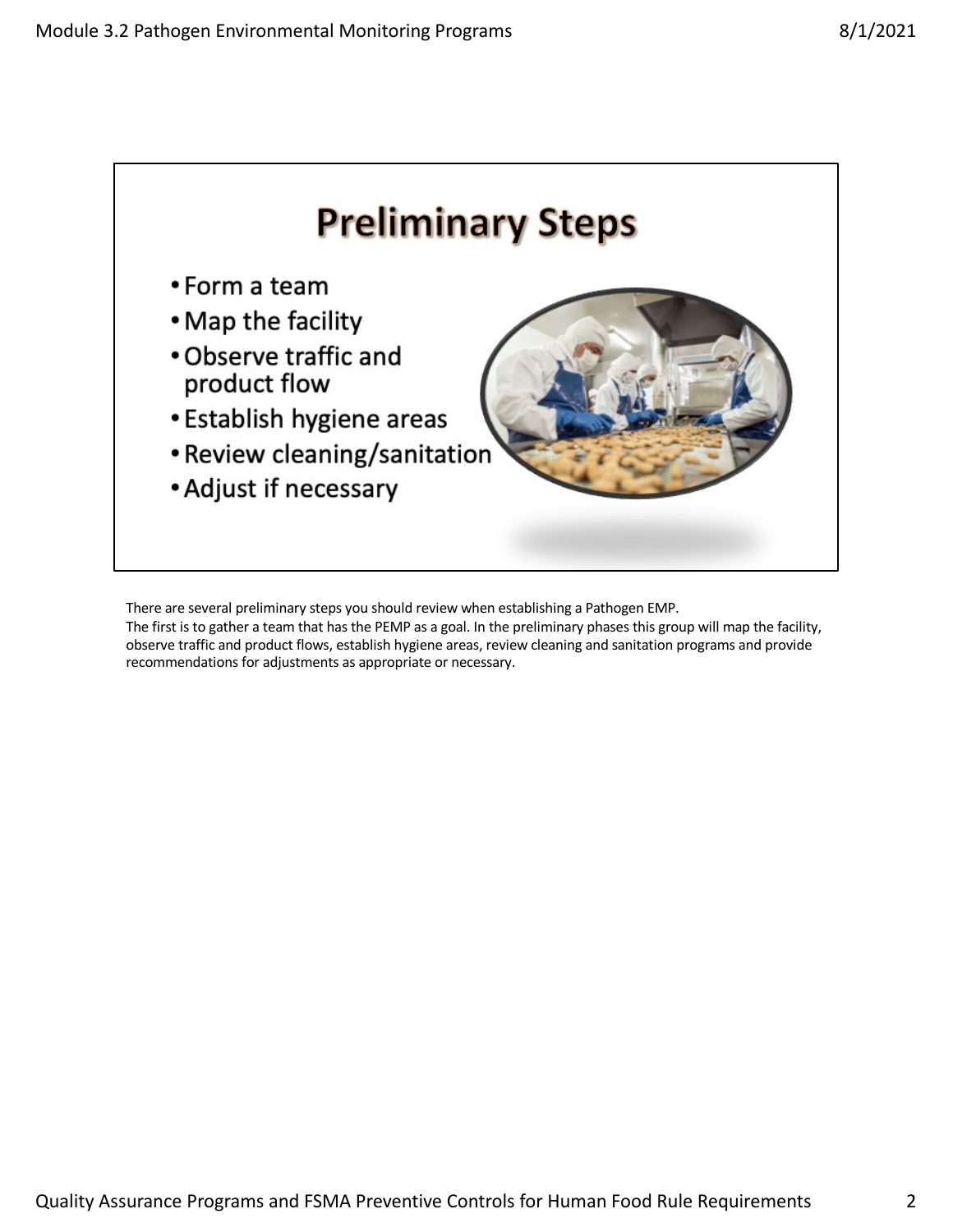

The team or committee that is tasked with establishing the Pathogen EMP should be made up of members with diverse expertise. Examples would be sanitation, quality assurance, production, and maintenance. This might be a challenge for smaller processing facilities with fewer specialized employees. But the overall objective is to bring together people with different experiences and expertise with the food product and the process in question. In some cases you might want to engage outside consultants who specialize in establishing these types of programs.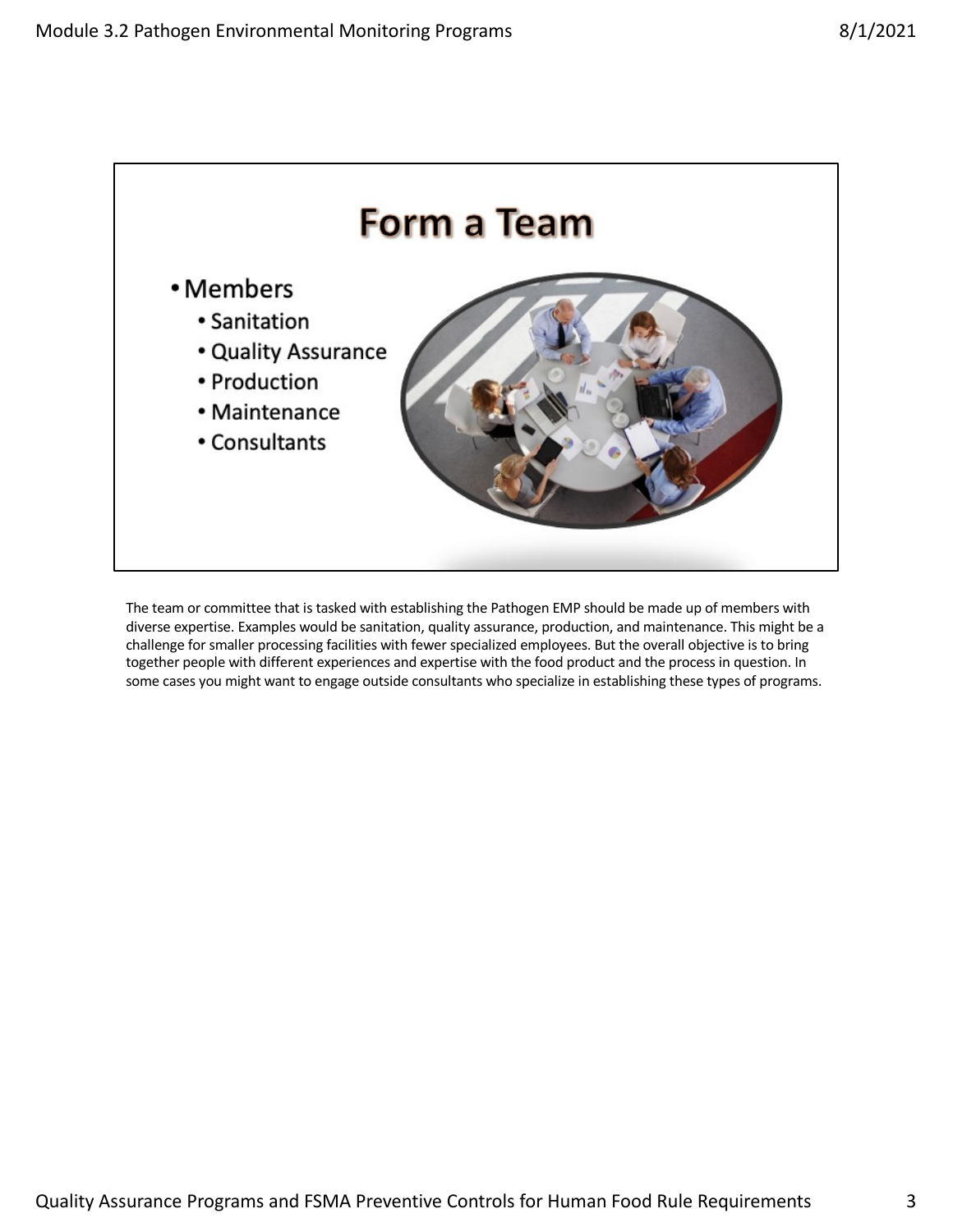

The team should establish a map of the facility if one does not already exist. The diagram here is a simplified mockup of of a facility map. It includes all of the key processing areas as well as the surrounding features such as hallways, offices, lunchrooms, restrooms and warehouse. Although not shown here, you will want to identify walls and openings where equipment or people move from one area to the other in order to visualize product flow and traffic patterns.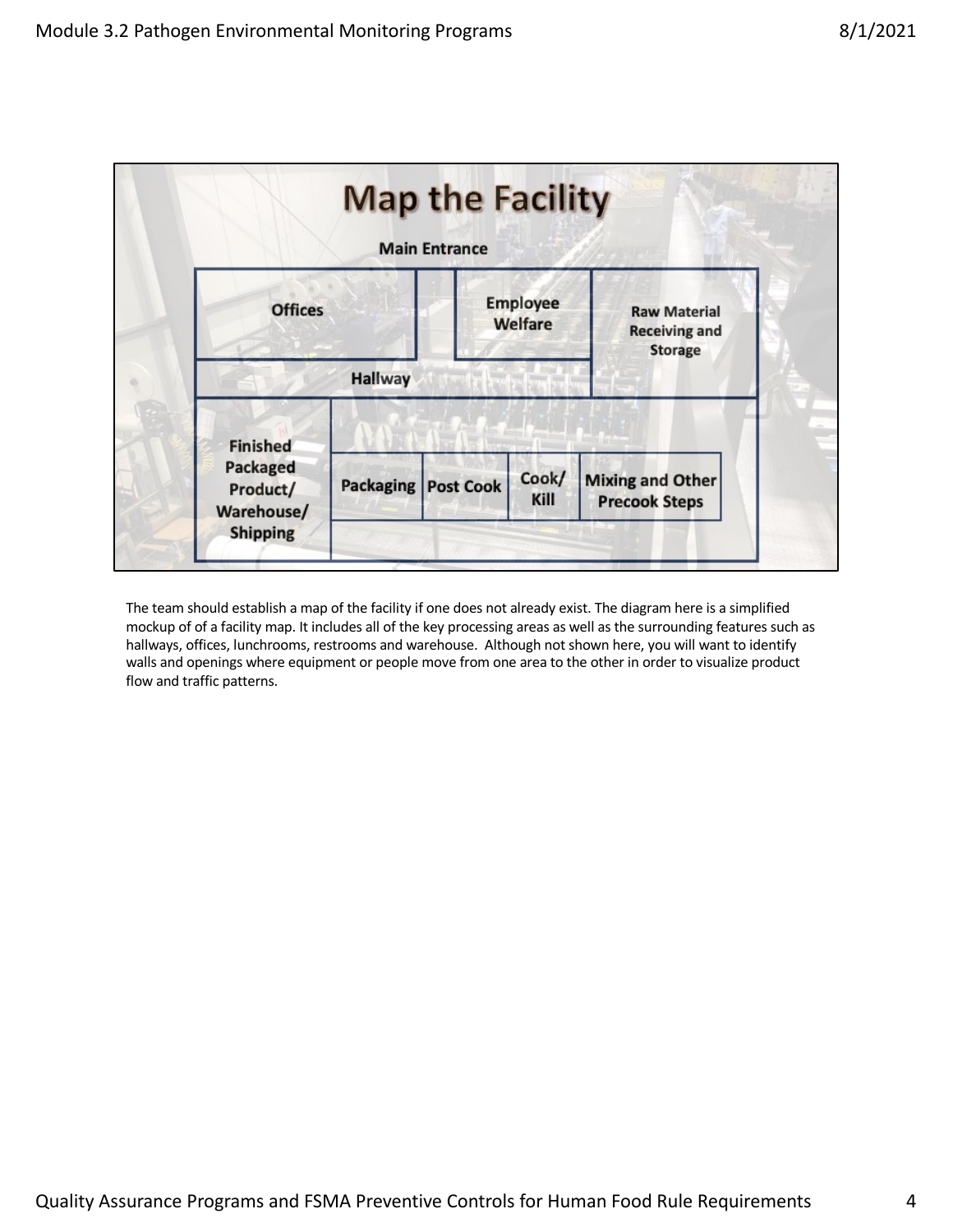

It is important to verify your map with the team. You should observe the flow of processes/equipment/and personnel through the facility as product is being made. This step will help to identify areas that might provide an opportunity for contamination or recontamination of your product.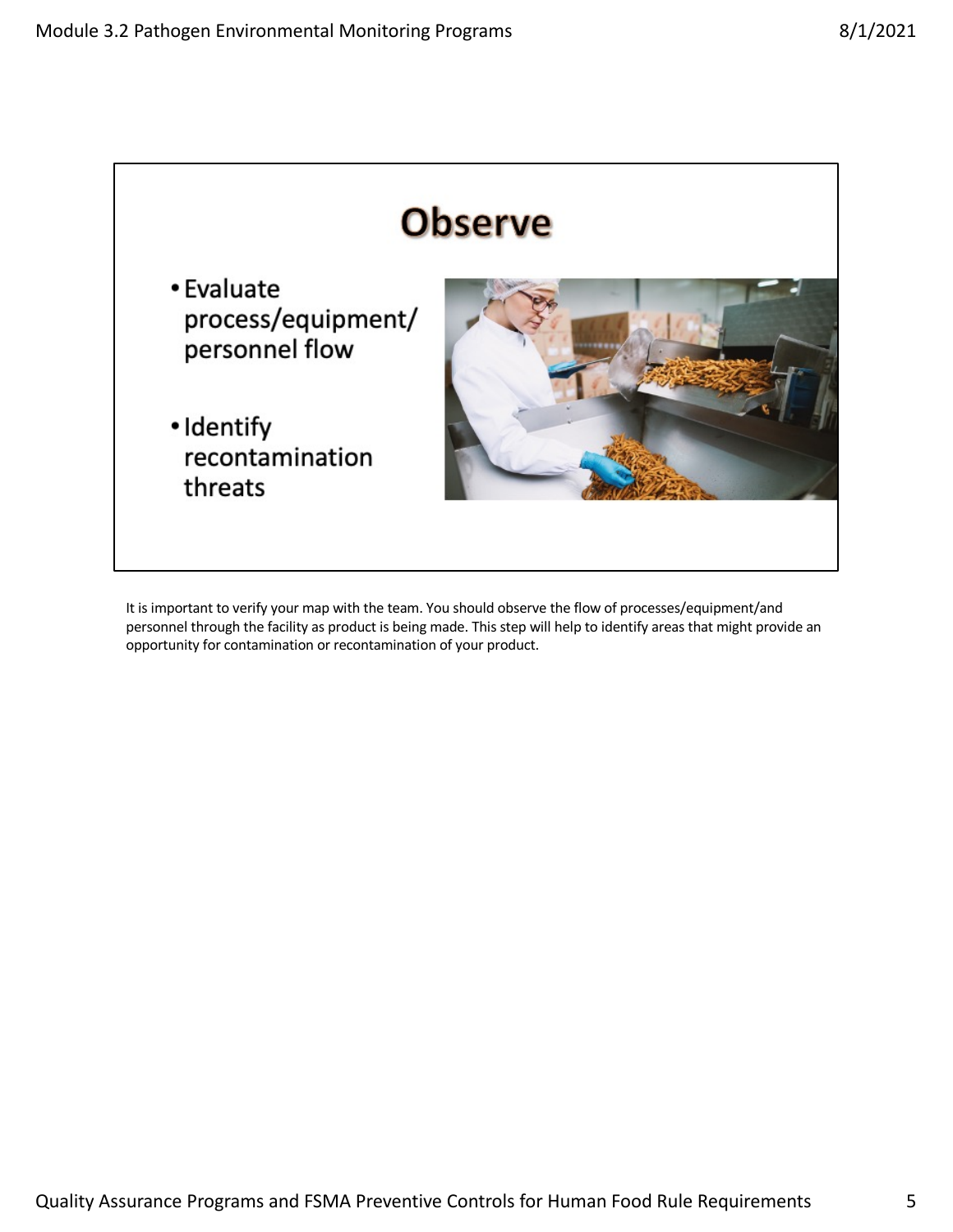

These cartoons provide an example of various types of product flow that you might encounter in a food processing facility. In these examples the red oval represents the raw material, the green bar the kill step and the purple oval the finished product prior to packaging. In the first example the finished product runs parallel to the raw material. In the second case the finished product crosses over top of the raw material line. The third example is a little more linear with greater distances between the raw materials and finished product.

In each of these examples there is potential for cross contamination between the raw and finish product lines. The structure of the facility, the location of walls or doors, direction of the flow of people and equipment will determine the opportunities for movement of microorganisms from the raw side to the exposed finished product. You should critically evaluate movement from the raw side to the post cook area taking into consideration ingredients and finished product as well as people including sanitation and maintenance crews and movable equipment such as carts and fork lifts.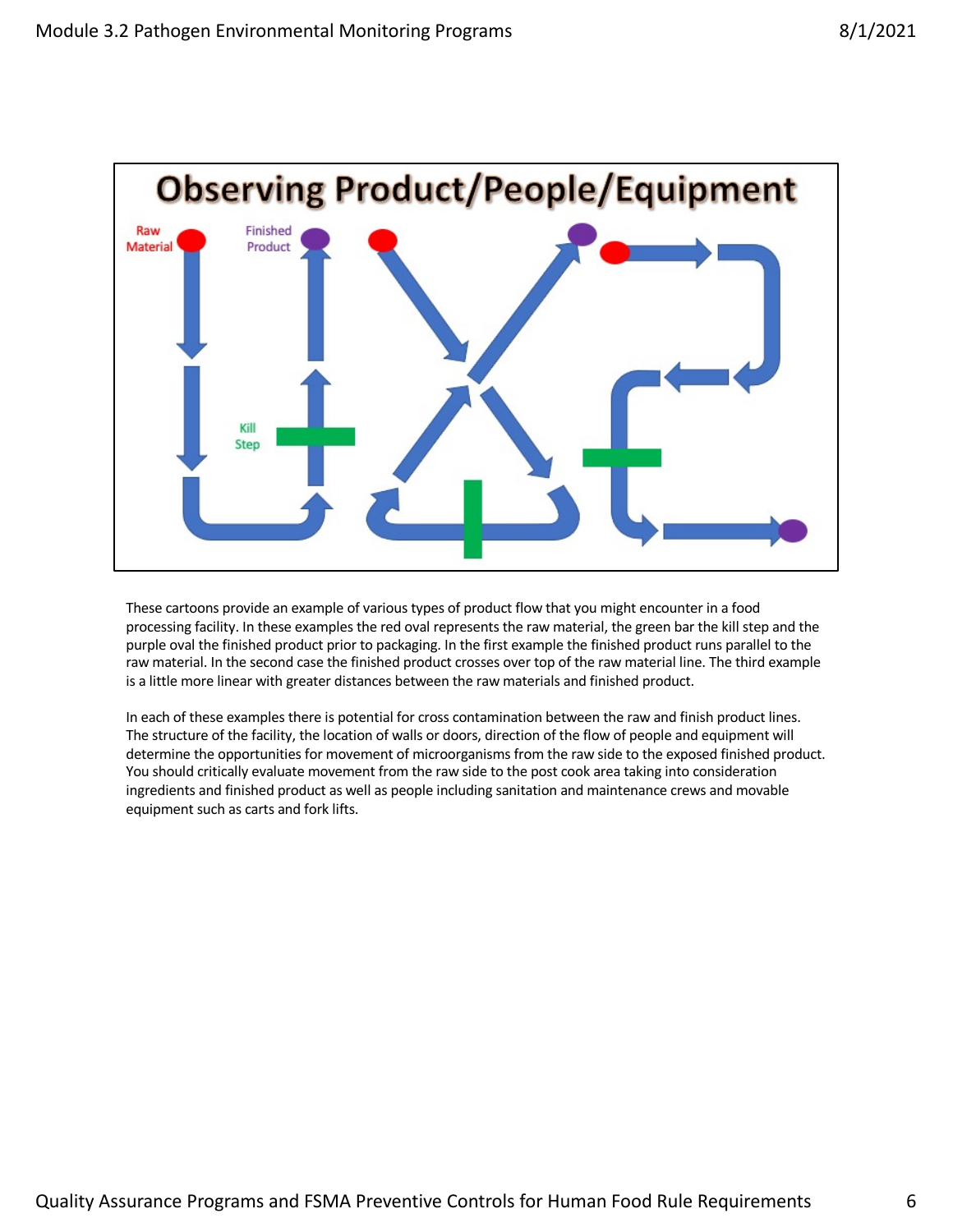

The next thing you want to do is define hygiene areas. These are typically classified as \*non-processing, \*basic Good Manufacuturing Practices or GMP, and \*Primary Pathogen Control Areas. This will help you focus your program where it matters most.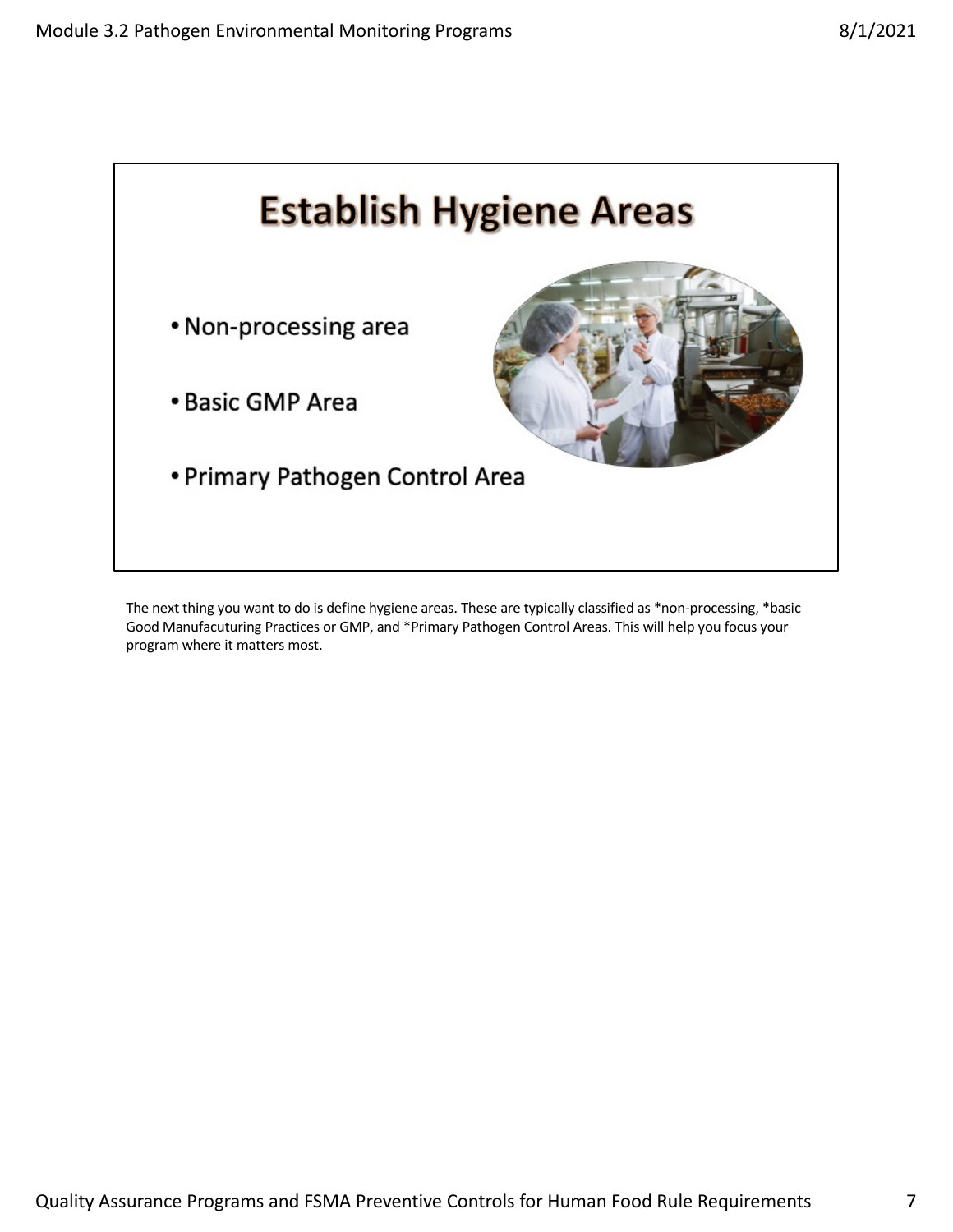

You will overlay those hygiene areas on your facility map. The non processing areas are shown here in green and including offices, a hallway, the restrooms and breakroom as well as the finished product warehouse and shipping area. The blue indicates the basic GMP area that includes raw material receiving and storage, mixing, and then the raw material entering the cook step. In the simplified example here the cook step has an entry point for raw material in one room on one side of the wall and an exit point for finished product on the other side of the cook step in a different room. The room where cooked product is exposed up to and including packaging is the primary pathogen control area shown in red.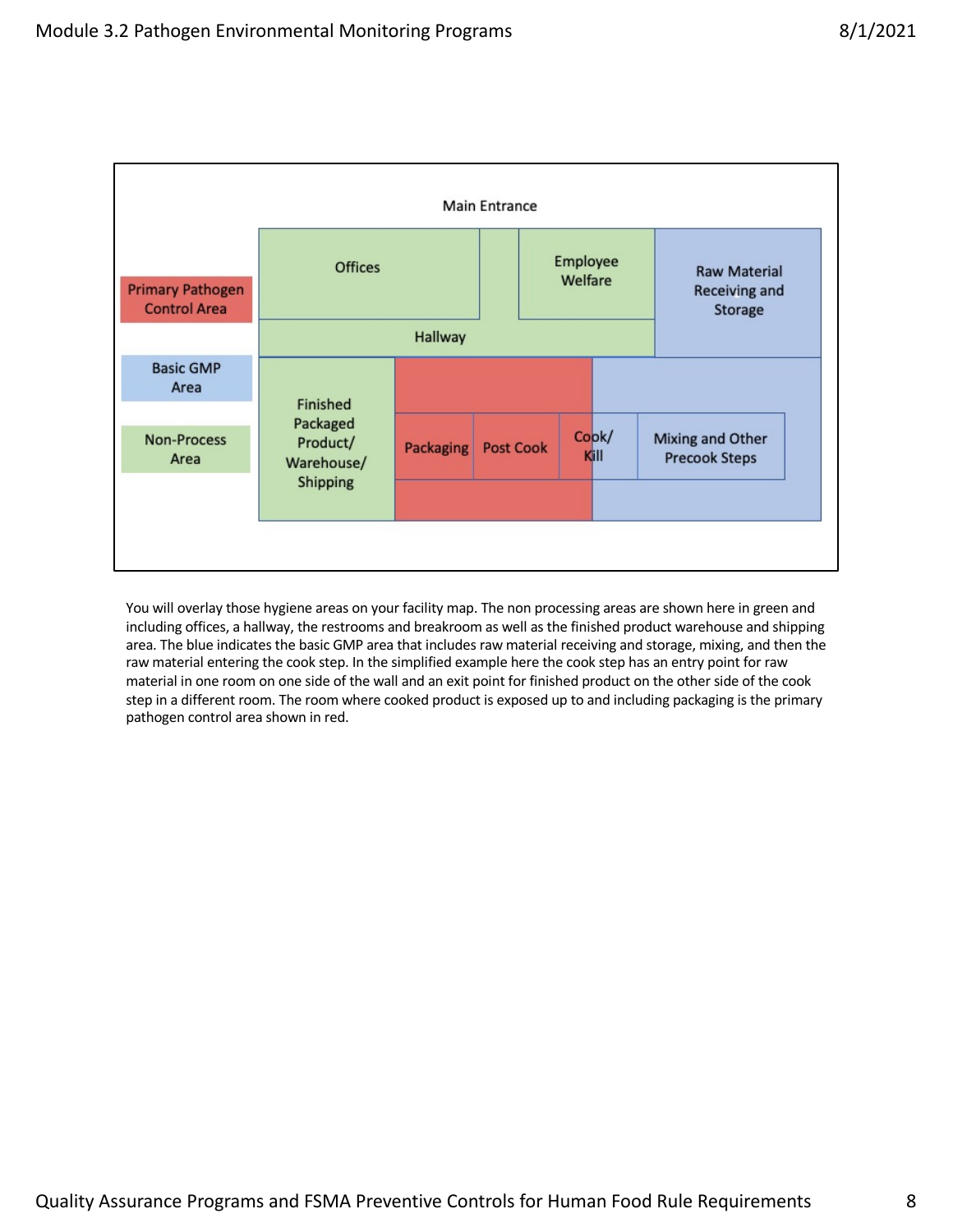

This cartoon corresponds to the map on the previous slide. The raw materials are mixed together and a kill step is applied. The finished product exits the cook or kill step into a separate room where it is exposed to equipment surfaces and the processing environment before the package is filled and sealed. After sealing, no further kill step is applied. In this example The Primary Pathogen Control Area is the area or room of the facility where the cooked treated product is exposed to the environment.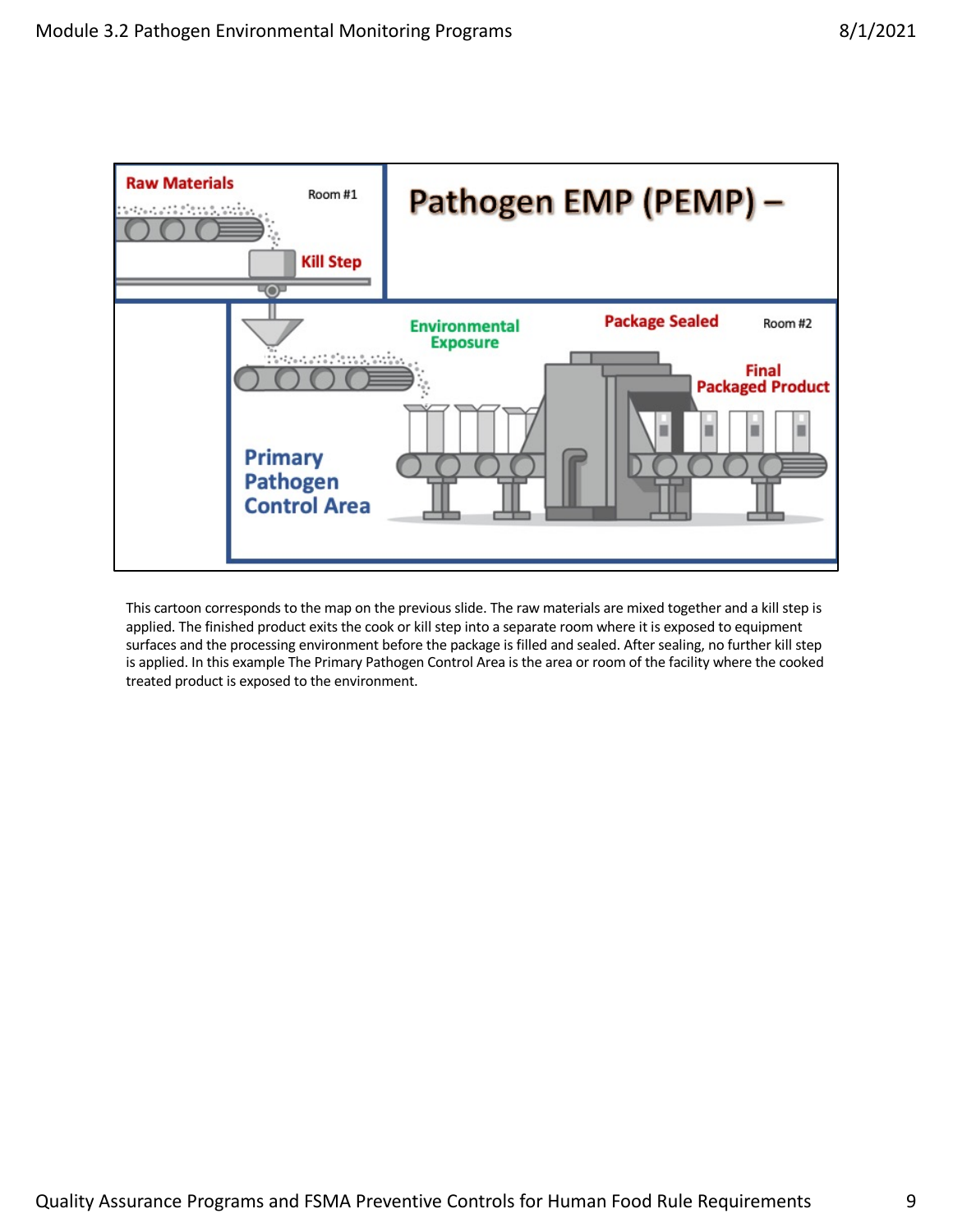

The next step is to establish cleaning, sanitation, and sanitation monitoring plans for each area – preferably in writing along with appropriate documented training programs. The type and frequency of cleaning and sanitation will likely differ in each of your areas.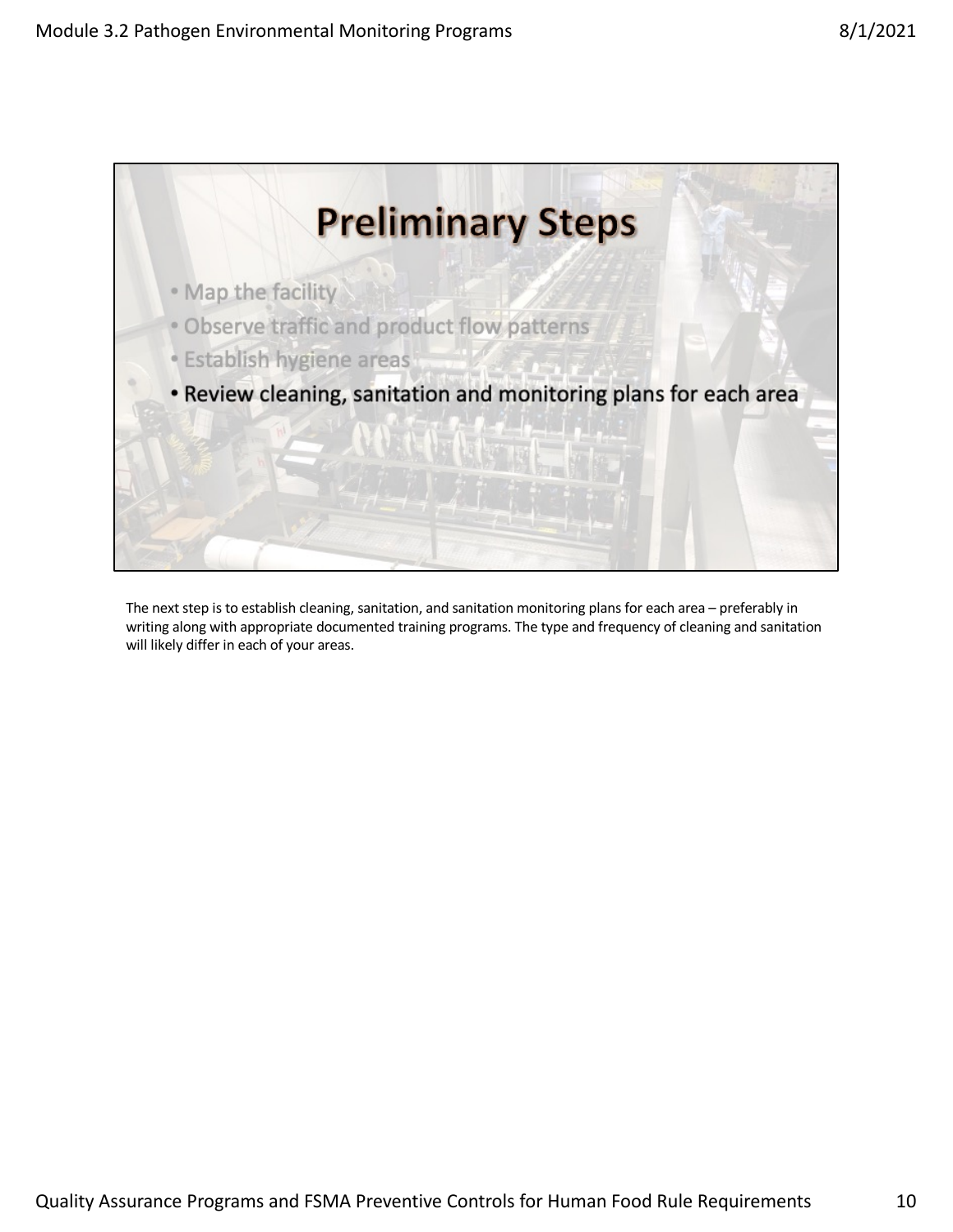

After these preliminary steps the team should review their findings. At this point the team may decide that some adjustments or modifications are necessary before proceeding with planning the PEMP. For example, changing work flows to restrict movement between different hygiene areas, modify cleaning or sanitation programs, or dedicate specific equipment in the primary pathogen control area.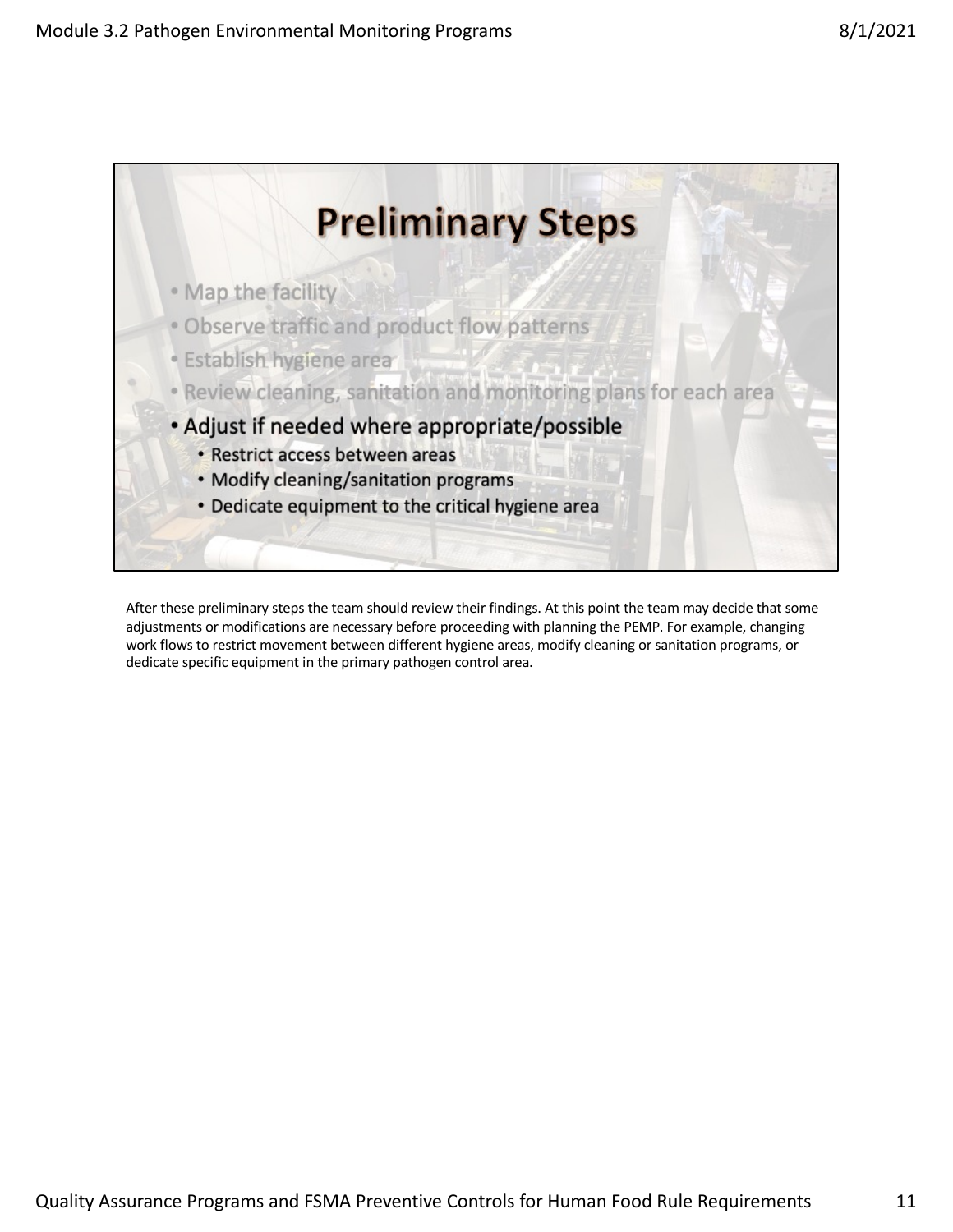

In this hypothetical example the facility added an additional room that is restricted to dedicated employees entering the Primary Pathogen Control Area and allows for change of clothing, shoes, and handwashing prior to entering this area. They made this change after observing employees moving between the basic GMP and Primary Pathogen Control Areas and were concerned about an elevated risk of cross contamination to the finished product.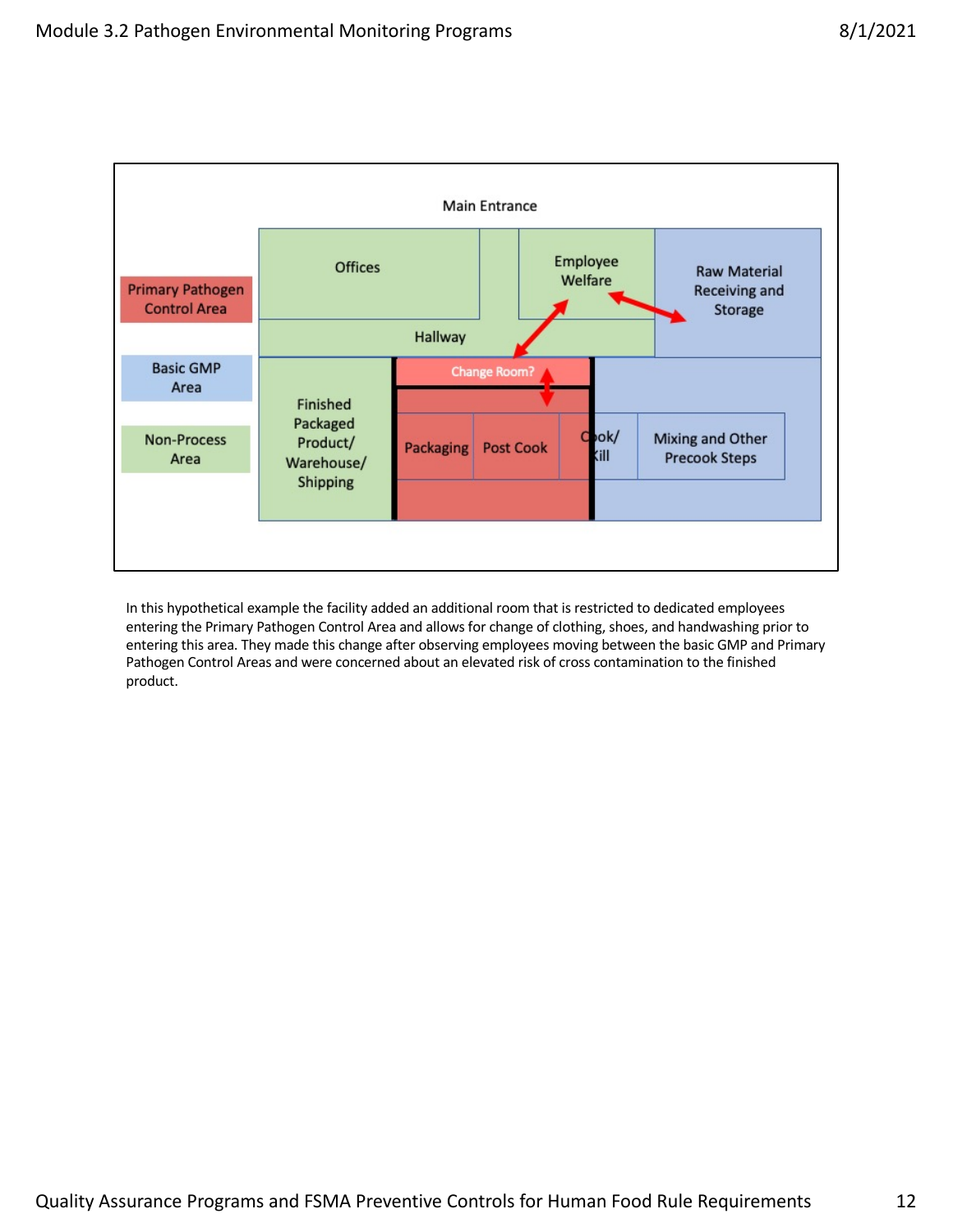

The preliminary steps outlined here provide a solid foundation for a successful Pathogen Environmental Monitoring Program. If you are building your program on top of strong Good Manufacturing Practices that include targeted cleaning and sanitation programs much of this work will already have been done. If not, you may want to pause while you address some of these issues before proceeding to developing and implementing a PEMP.